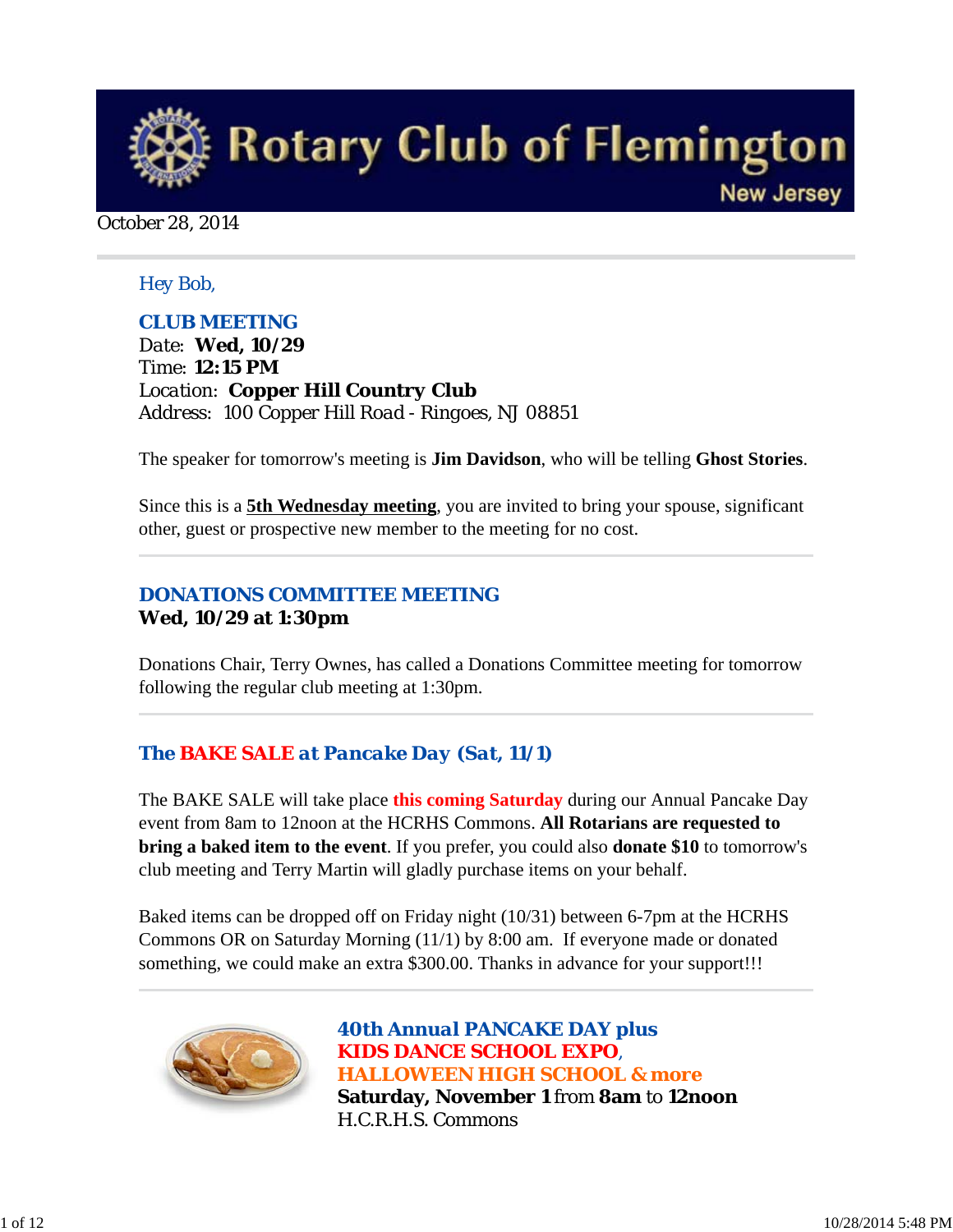### 29 Junction Road - Flemington, NJ 08822

If you enjoy a great family event and lot's of delicious pancakes, then plan to attend Flemington Rotary's 40th Annual Pancake Day & Kids Expo on Saturday, November 1 from 8am to 1pm. Doors open at **8am** and close at **12noon**.

This annual event will take place at the Commons at Hunterdon Central Regional High School in Raritan Township. The Commons is near Hunterdon Central's field house, at 29 Junction Road, in Flemington.

The Rotary Club of Flemington Helps the Local Community - Proceeds generated from Pancake Day provide scholarships for HCRHS & HC-Polytech graduating seniors.

**HALLOWEEN HIGH SCHOOL** - Fun for the Entire Family - Special activities will include an indoor Halloween High School from 10:00 am until 12noon, sponsored by Hunterdon Central as a "thank you" to the community for their support of the high school. There will be Haunted House decorated hallways, children's scary story time and all kinds of Halloween activities and games in different classrooms. Kids through grade 3 and their parents can come together and there will be prizes and gifts to families and kids who come in costume. There is NO COST to participate in Halloween High School.

**DELICIOUS PANCAKES and more** - Rotary will have delicious Buttermilk Pancakes for all ages to enjoy! And, in addition to the flapjacks and sausage, there will also be a bake sale. The bake sale will offer a broad selection of cookies, cakes, pies and pastries prepared by Rotary members and their families.

**FLU SHOT CLINIC\*** - A Flu Shot Clinic will run from **8:15am** to **10:00am**. Pediatric an d adult vaccines will be available. No cost for most insurance plans. All net proceeds from the flu shot clinic will benefit the local food pantries.

**TICKETS ARE NOW AVAILABLE** - Pancake Day tickets are available in advance from Rotary Club of Flemington members, or at the door Enjoy as many pancakes as you want, with butter and syrup, a serving of sausage, coffee, tea, juice and milk for only \$7.00 for adults; \$4.00 for children ages 5 - 11; Children under 5 are free. There is no cost to attend the Halloween High School.

**OPTIONAL FOOD PANTRY DONATIONS** - We will gladly accept non-perishable food donations, which will be distributed to the local food pantries.

The Rotary Club of Flemington would like to thank the generosity of the many local community businesses who help make the event possible.

Click the blue links below to access the event posters: **2014 Color Poster 2014 Poster with Halloween High School**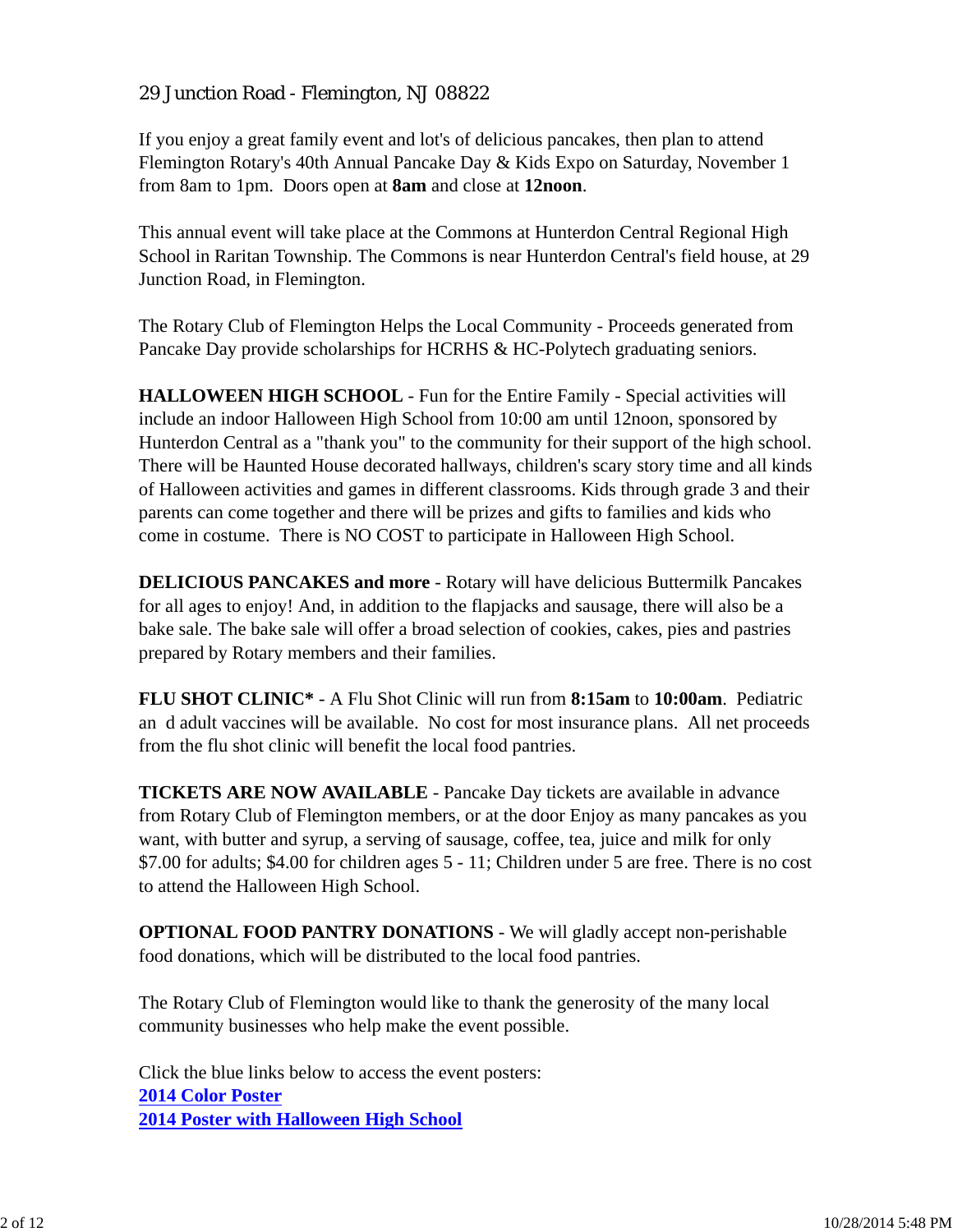For more info, goto www.FlemingtonRotaryNJ.org or contact Event Chair Ira Liebross at 908-782-0722.



*18th Annual EAT, DRINK & SHARE*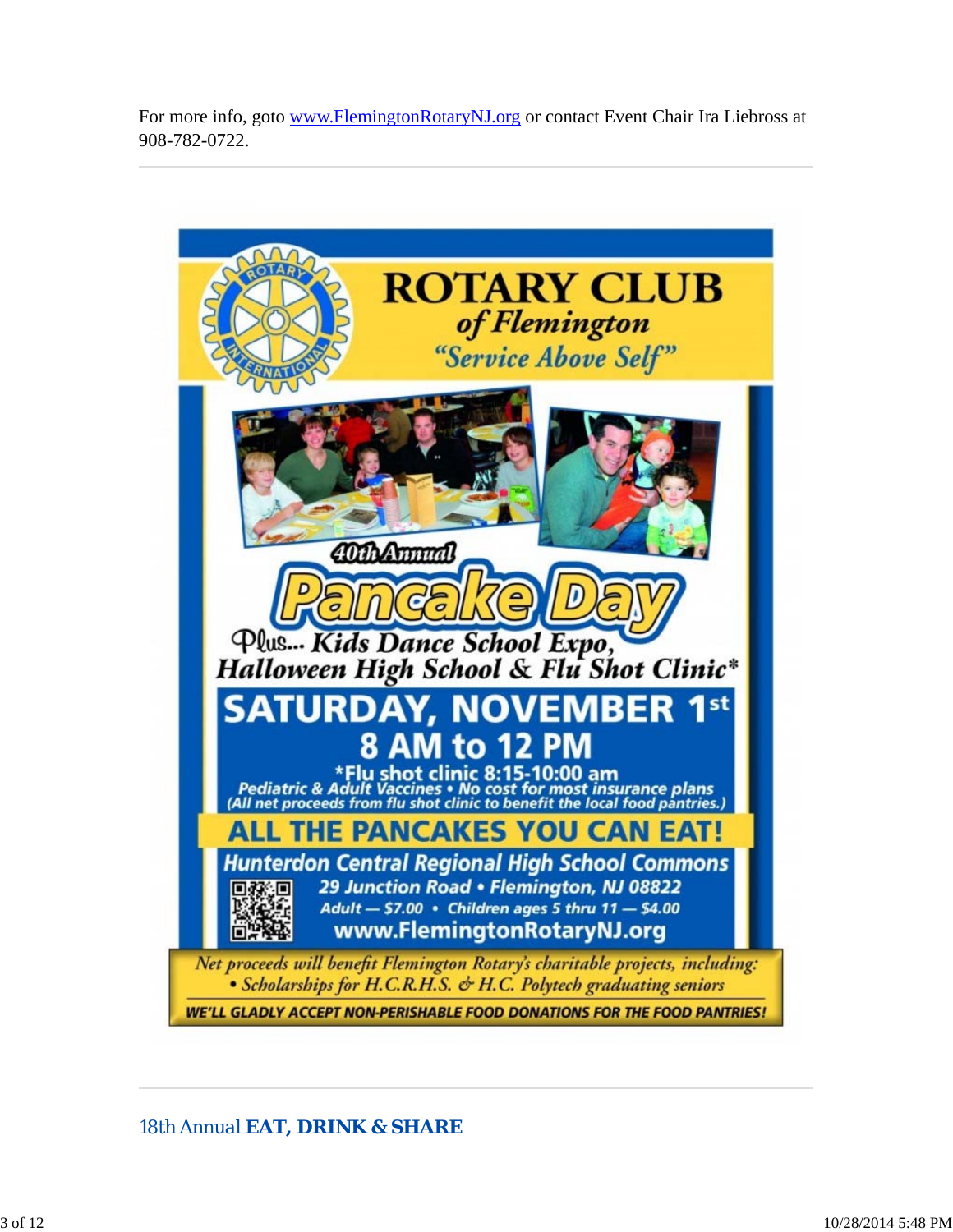### **Monday, November 3, 2014** The Pines Manor, 6pm to 9pm 2085 State Route 27, Edison, NJ 08817

Our club annually takes a table of (10) with additional tickets available for purchase. If anyone is interested in attending, please contact President Lynn Hyman at **lynnjim5@verizon.net**. The first ten complimentary tickets will go to the first people that request them. Once the complimentary tickets are gone, additional tickets will be available for purchase in advance or at the door.

The following people are confirmed to attend:

- 1. **Lynn Hyman.**
- 2. **Karen Widico.**
- 3. **Debbie Stout.**
- 4. **Gwen Williams.**
- 5. **Jim Williams.**
- 6. **D.J. Wright.**
- 7. **Terry Ownes**.
- 8. **Herb Bohler**.
- 9. Ticket Available (contact Lynn if interested).
- 10. Ticket Available (contact Lynn if interested).

President Lynn also noted that people will be car pooling. So check with the people attending before you leave.

## *The WEDENESDAY, 11/12 REGULAR LUNCH MEETING HAS BEEN CANCELED.*

Please mark your calendars that the Wed, 11/12 Flemington Rotary Lunch meeting has been canceled. Instead, members are encouraged to attend that evenings Joint Hunterdon County Rotary meeting at Brunello Trattoria. See below for more info.



*JOINT MEETING of the HUNTERDON COUNTY ROTARY CLUBS* Date: **Wed, 11/12** from **6:00 pm** to **8:30 pm** Location: Brunello Trattoria 300 Old Croton Road - Flemington, NJ

Please join the Hunterdon Horizon eClub and other Hunterdon County Rotarians for an evening of networking and good food. All other the local clubs are invited so it will be a good time to mix and mingle with other members. Bring a business associate or prospective new member and you'll be entered in a drawing to win a \$20 gift card. For more information contact: Michelle Heide at 908.930.8989.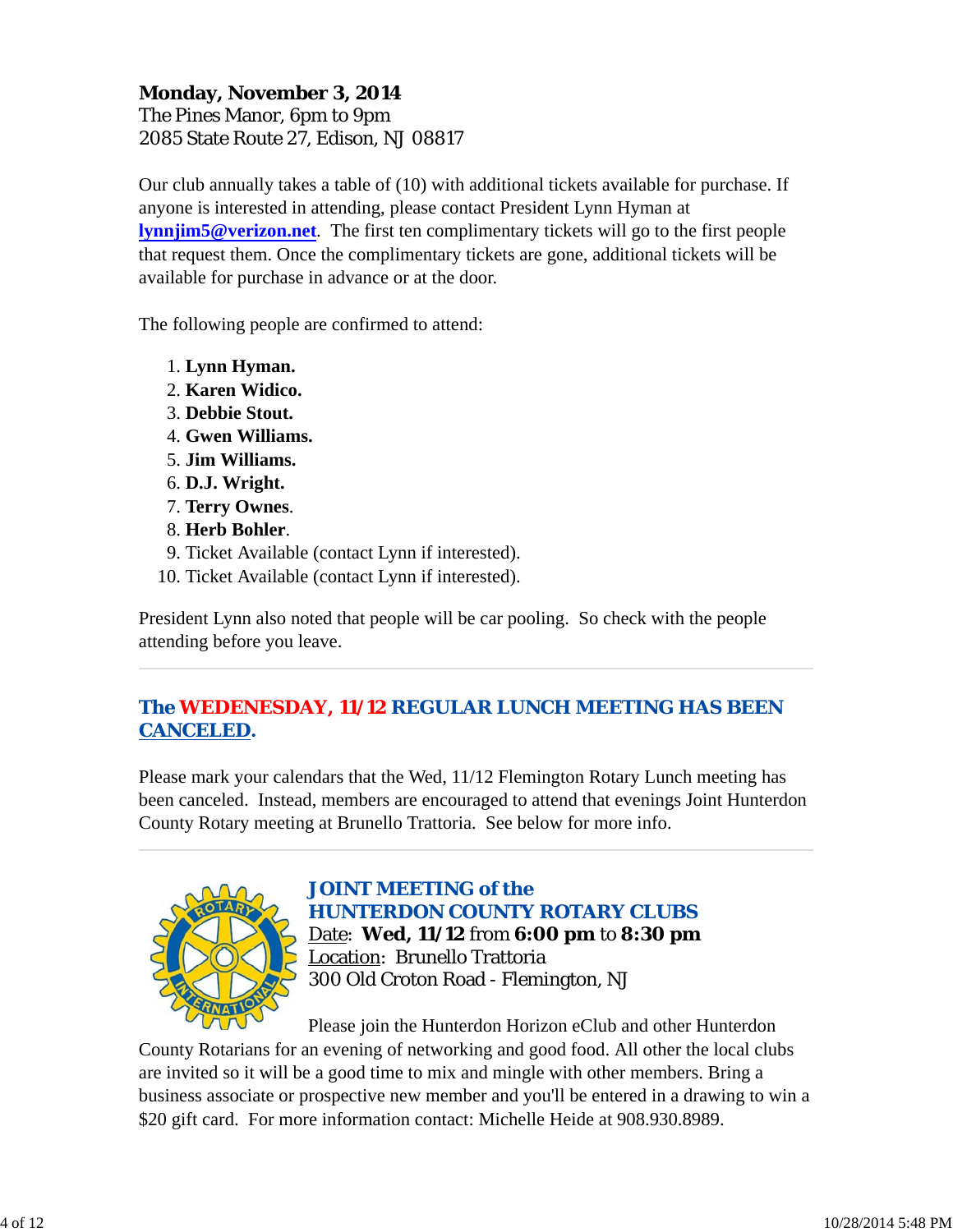**Cost to Attend**: There is a **\$30 per person** cost to attend, which applies to Pay-As-You-Go members, friends, family and guests. Flemington Rotarians that pay quarterly will attend for **\$16 per member**, which is \$30 less the \$14 cost of the canceled lunch meeting.

**RSVP's**: Flemington Rotarians shall RSVP to the Evite invitation that has been send out via email. If you have not received the email, please let us know and we can resend it to you.

**Payment:** Checks shall be made payable to "Flemington Rotary" and given to lunch Treasurer, D.J. Wright.

## *CLINTON SUNRISE ROTARY HOSTS 2nd ANNUAL TREE FEST*

The Clinton Sunrise Rotary will host its second annual Christmas Tree Festival on Saturday, December 6th at the Flemington Elks Club. Enjoy this holiday's premiere benefit event with good food, drinks, dancing, making new friends and, of course, TREES! Rotary is seeking help for this event in a variety of ways. As a Tree Sponsor, we invite businesses, community groups or individuals to sponsor and decorate a 6' Christmas Tree in any theme or fashion you desire - imagination is encouraged! For a \$100 sponsorship fee, Rotary will provide the tree and the stand. Throughout the evening's event, attendees will have the opportunity to drop raffle tickets tricky-tray style in the bucket of the Tree they want to win the most. Prizes will be awarded for Most Creative, Most Popular and Most Outrageous. If you want to sponsor a tree but choose not to decorate it, Rotary can decorate the tree for you for an additional fee. Other sponsorship opportunities are also available. **CLICK HERE** for more info.



As you know, the Rotary Club of Flemington is a member of the H.C. Chamber of Commerce. This enables all Rotarians the ability to attend a Chamber function as a "member". If someone asks you what your business is, you would explain that you are a member representing the Rotary Club of Flemington. **Click Here** to visit the Chamber website for a listing of upcoming events.

# *Hunterdon Chamber Internet Radio "THE ROTARY HOUR"* **Mondays from 11am to 12noon**

PDG Megan Jones-Holt is the host of "The Rotary Hour" on the Hunterdon Chamber Internet Radio station and is looking for guests to have on the show. If you are intersted, please get in touch with Megan at (908)894-4590 or **mjonesholt@gmail.com**. **Click Here** to listen to the Hunterdon Chamber Internet Radio station from your PC, smart phone, mobile device, etc.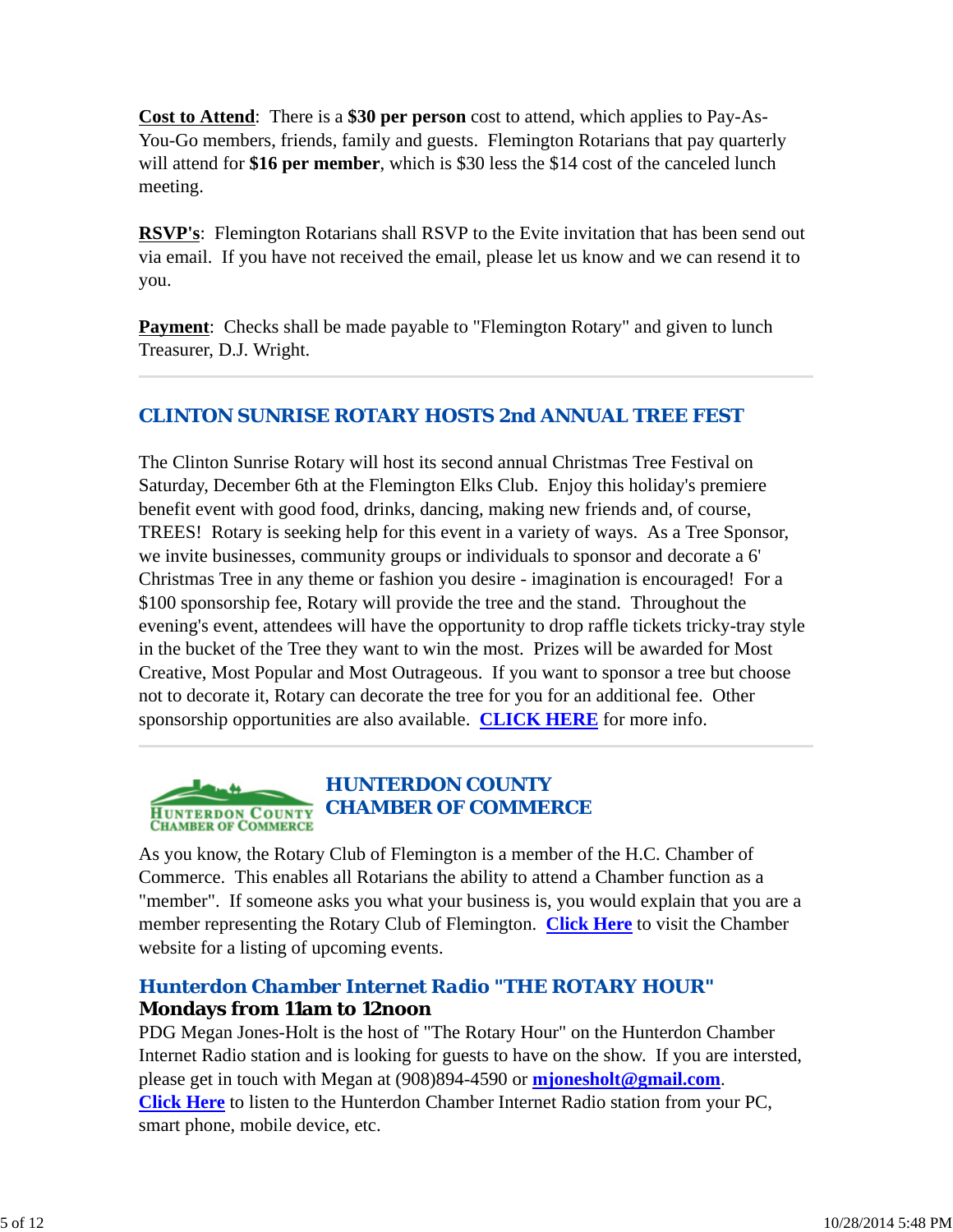#### *FLEMINGTON BUSINESS IMPROVEMENT DISTRICT* www.downtownflemington.com FLEMINGTON

If you would like to learn more about events and activities going on around Flemington, please **CLICK HERE** to visit the Flemington Business Improvement District (BID) website.

## *ROTARY DISTRICT 7510 NEWS*

**Click Here** to read the current news from our Rotary District 7510.

## *SPEAKERS & PROGRAMS BEING SOUGHT*

We are always seeking new or creative ideas for upcoming meeting programs and speakers. If you have any leads, please pass them onto Mick Schaible. **Click here** to generate an email directly to Mick.

## *UPCOMING DATES TO NOTE*

#### **Summary of Upcoming Club Meeting Programs**:

Wed, 11/05: H.C.R.H.S. Student Assistance Counselors and Lucy, their therapy dog, to speak about how they work with students who have drug and emotional problems.

#### Wed, 11/12: **No Regular Noon Lunch Meeting**.

Wed, 11/12: **Special Evening Joint Meeting of Hunterdon Rotary Clubs at Brunello Trattoria** (6:00pm to 8:30pm)

| Wed, 11/19: TBA |  |
|-----------------|--|
| Wed, 11/26: TBA |  |

- Wed, 12/03: TBA Wed, 12/10: TBA Wed, 12/17: **Madrigal Girls Chorus** from H.C.R.H.S. for festive singing Wed, 12/24: **NO Club Meeting** Wed, 12/31: **NO Club Meeting**
- Wed, 1/07: **OFFSITE** Meeting at TBA
- Wed, 1/14: **OFFSITE** Meeting at TBA
- Wed, 1/21: **OFFSITE** Meeting at the **Hunterdon County Polytech** Career Cafe
- Wed, 1/28: **OFFSITE** Meeting at TBA

**Next RCOF Board Meeting**: Thursday, 11/6/2014 at 6pm (usually the 1<sup>st</sup> Thursday). **Next Membership Meeting**: Wed, 11/19/2014 at 1:30 PM (usually the 2nd Wed).

#### **Upcoming RCOF Club Events, Fundraisers, Fellowship Events, Etc**.: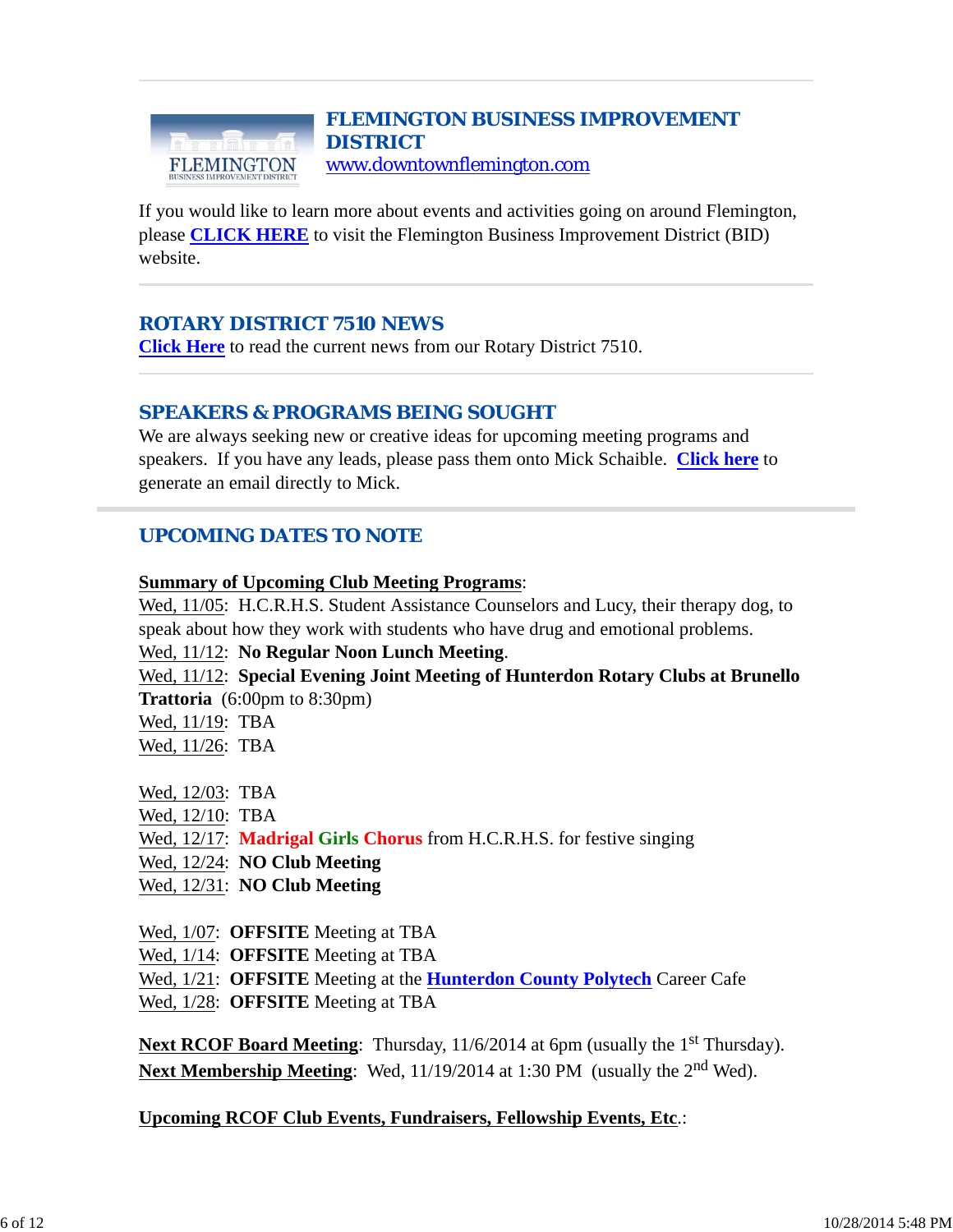Sat, 11/01: 40th Annual **Pancake Day** Fundraiser

Fri, 12/05: **Christmas Tree Lighting Ceremony** (Main Street, Flemington) Sun, 12/07: **Hunterdon Holiday Parade** at 5pm (Main Street, Flemington)

#### **Rotary District 7510 Events & Functions:**

Mon, 11/3: **Eat, Drink & Share** from 6-9pm (The Pines Manor; 2085 Lincoln Highway, Edison, NJ 08817)

Sat, 11/15: **Foundation Grants Seminar** from 8am to 12noon (Hotel Somerset-Bridgewater, 110 Davidson Avenue, Somerset, NJ 08873)

Wed, 2/25: **President-Elect Training Seminar (PETS 1)** (Bridgewater Marriott Hotel, 700 Commons Way, Bridgewater, NJ)

Fri-Sat, March 20-21: **President-Elect Training Seminar (PETS 2)** (Hanover Marriott Hotel, 1401 Route 10 East, Whippany, NJ)

Fri-Sun, May 1-3: **2015 Rotary District Conference** (Harrah's Atlantic City Resort & Casino, 777 Harrah's Boulevard, Atlantic City, NJ)

Wed, 5/27: **Rotary District Assembly** at 2:30pm (Bridgewater Marriott Hotel, 700 Commons Way, Bridgewater, NJ)

Sat-Tues, June 6-9: **Rotary International Convention** in Sao Paulo, Brazil Thurs, 6/25: **District Changing of the Guard Dinner** (Primavera Regency, 1080 Valley Road, Stirling, NJ)

## *COMMITTEE LIST:*

**Click Here** to download the listing of all current Club Committee's and its members.

## *"MEMBERS ONLY" WEBSITE:*

## **Click Here for the Members Only section of the website to find:**

- 1) The "Membership Proposal Form" to propose a new member.
- 2) New Member Information.
- 3) An Online Copy of the Club Membership Directory.
- 4) A Link to All Photos Albums of the Club.

## *ROTARY WEBSITE LINKS:*

Rotary International: **www.Rotary.org** Rotary District 7510: **www.RotaryNJ.org**

## *NEARBY ROTARY CLUB MEETINGS:*

As A Rotarian, you are Welcome to attend a Rotary Club meeting anywhere in the world. Click here for the Rotary Club Locator App. Or see below for some local meetings:

#### Mondays

**Lambertville/New Hope** (6:30 pm) - Lambertville Station Restaurant; 11 Bridge Street, Lambertville NJ 08530 **Piscataway** (12:15 pm) - Radisson Hotel; 21 Kingsbridge Road, Piscataway, NJ 08854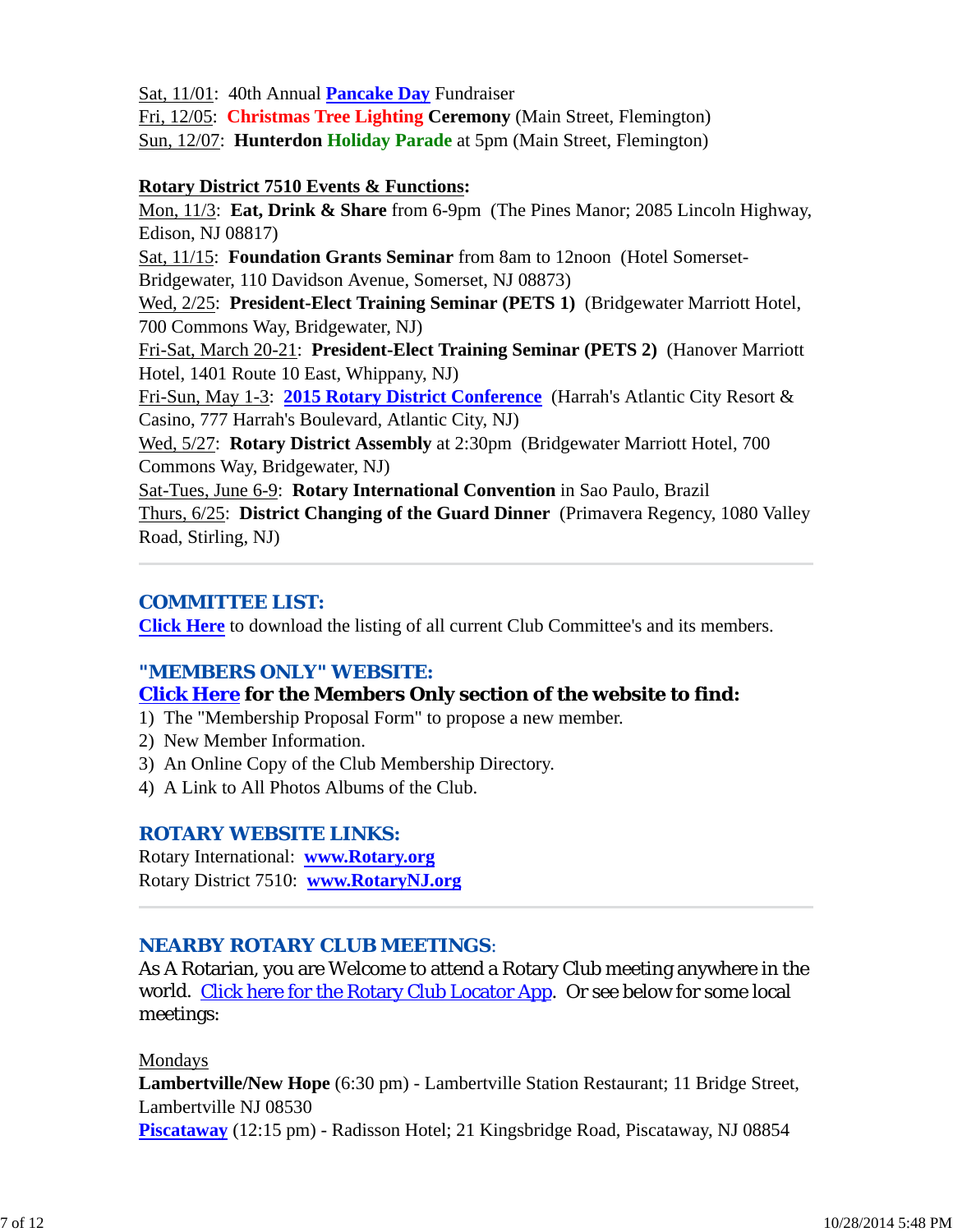#### Tuesdays

**Whitehouse** (12:15 pm) - Max's 22; 456 Route 22 West, Whitehouse Station, NJ 08889 **Princeton** (12:15 pm) - The Nassau Club; 6 Mercer Street, Princeton, NJ 08540 **Bridgewater-Bound Brook** (12:15 pm) - Arbor Glenn; 100 Monroe St, Bridgewater 08807

#### Wednesdays

**Branchburg Township** (7:30 am): Stoney Brook Grille; 1285 Route 28, North Branch, NJ 08876

**Flemington** (12:15pm): Copper Hill Country Club; 100 Copper Hill Road, Ringoes, NJ 08851

**Hillsborough Township** (6:15 pm): Pheasant's Landing; 311 Amwell Road (Rt. 514), Hillsborough, NJ 08844

#### Thursdays

**Clinton Sunrise** (7:30 am): Clinton Fire Department; New Street, Clinton, NJ 08809 **Somerville/Bridgewater** (12:15 pm): Bridgewater Manor; 1251 US Highway 202/206, Bridgewater, NJ 08807

**Trenton** (12:15 pm): Freddie's Tavern; 12 Railroad Avenue, West Trenton, NJ 08628

#### Fridays

**North Hunterdon** (12:15 pm): Beaver Brook County Club; 25 County Club Drive, Annandale, NJ 08801

**Princeton Corridor** (12:15pm): Hyatt Regency; 102 Carnegie Center, Rt. 1 North, Princeton, NJ 08540

#### eClub

**Rotary eClub of Hunterdon Horizon**: View website for meetings or online makeups.

## RI President's Call for Action in **2014-2015**: **"Light Up Rotary"**

### **Rotary Club of Flemington - Our 91st Year**

Founded October 3, 1923 \* Charter #1529 \* District 7510

| President                  | <b>Lynn Hyman</b>                              |
|----------------------------|------------------------------------------------|
| President-Elect            | <b>Mick Schaible</b>                           |
| Secretary                  | <b>Michele Kavanagh</b>                        |
| Treasurer, General         | <b>Bob Newland</b>                             |
| Treasurer, Lunch           | <b>D.J.</b> Wright                             |
| Treasurer, Assistant Lunch | <b>Harrie Copeland</b>                         |
| <b>Board Members</b>       | <b>Ira Liebross</b> (immediate past president) |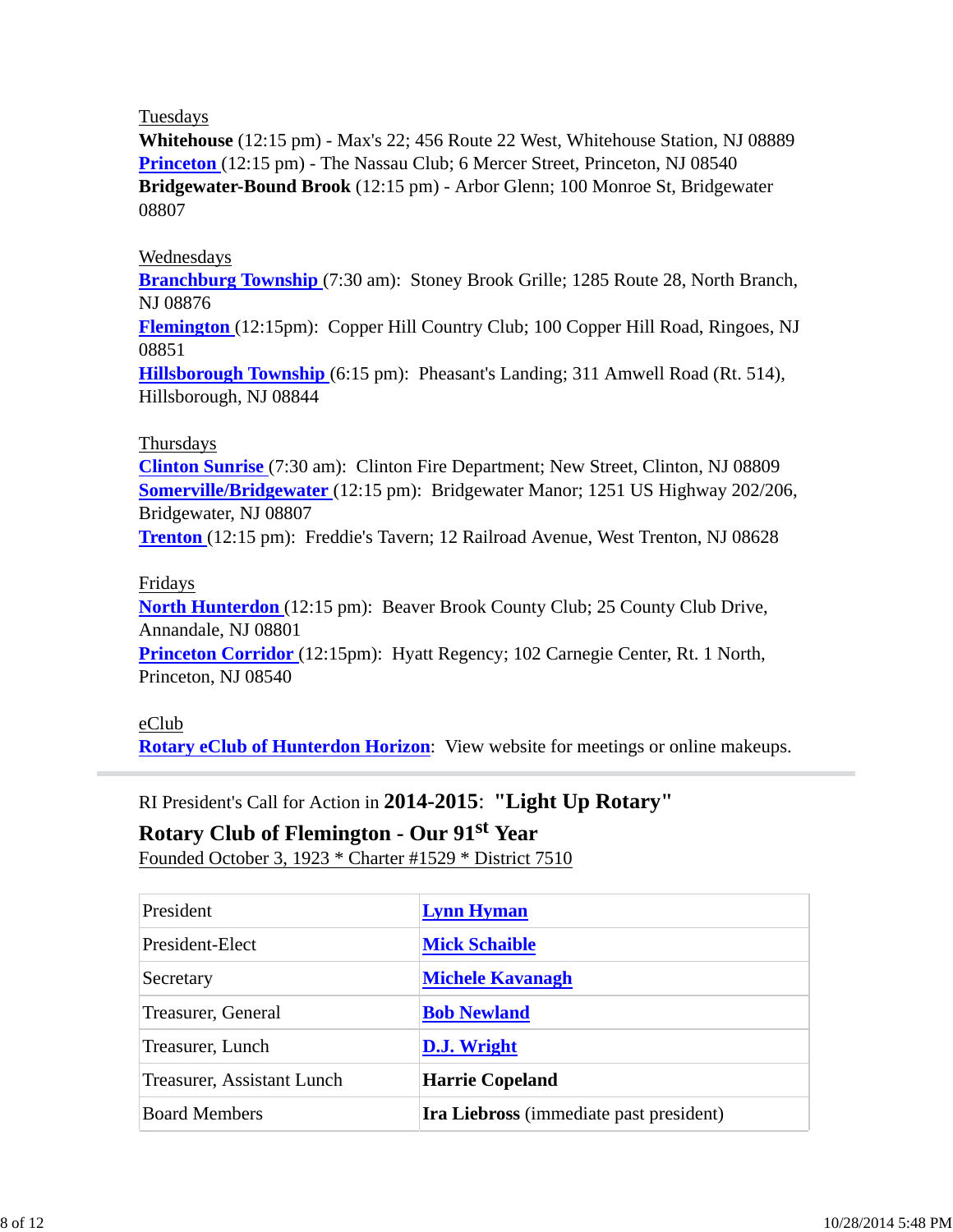|                                                              | <b>Nancy Kahl</b>                              |  |  |
|--------------------------------------------------------------|------------------------------------------------|--|--|
|                                                              | <b>Ken Skowronek</b>                           |  |  |
|                                                              | <b>Joe Ziegler</b>                             |  |  |
| Sergeant-at-Arms                                             | <b>Karen Widico</b>                            |  |  |
| <b>RI</b> President                                          | Gary C.K. Huang (Taiwan)                       |  |  |
| District Governor (DG)                                       | <b>Melvin I. Kevoe "Mel"</b> (Springfield, NJ) |  |  |
| District Governor Elect (DGE)                                | <b>Hal Daume</b> (Berkeley Heights, NJ)        |  |  |
| District Governor Nomimee (DGN)                              | <b>Charles Minton</b> (Union, NJ)              |  |  |
| <b>Assistant District Governor (ADG)</b>                     | <b>Mike Toscani</b> (Lambertville-New Hope)    |  |  |
| Club Meetings: Wednesday, 12:15 pm, Copper Hill Country Club |                                                |  |  |

100 Copper Hill Road, Ringoes 08551





**MISSION STATEMENT:** The mission of Rotary International is to assist and guide Rotarians and Rotary clubs to accomplish the Object of Rotary to ensure Rotary's continuing relevance and to help build a better world, emphasizing service activities by individuals and groups that enhance the quality of life and human dignity, encouraging high ethical standards, and creating greater understanding among all people to advance the search for peace in the world.

*THE OBJECT OF ROTARY*: The object of Rotary is to encourage and foster the ideal of service as a basis of worthy enterprise and, in particular, to encourage and foster:

**1st**: The development of acquaintance as an opportunity for service;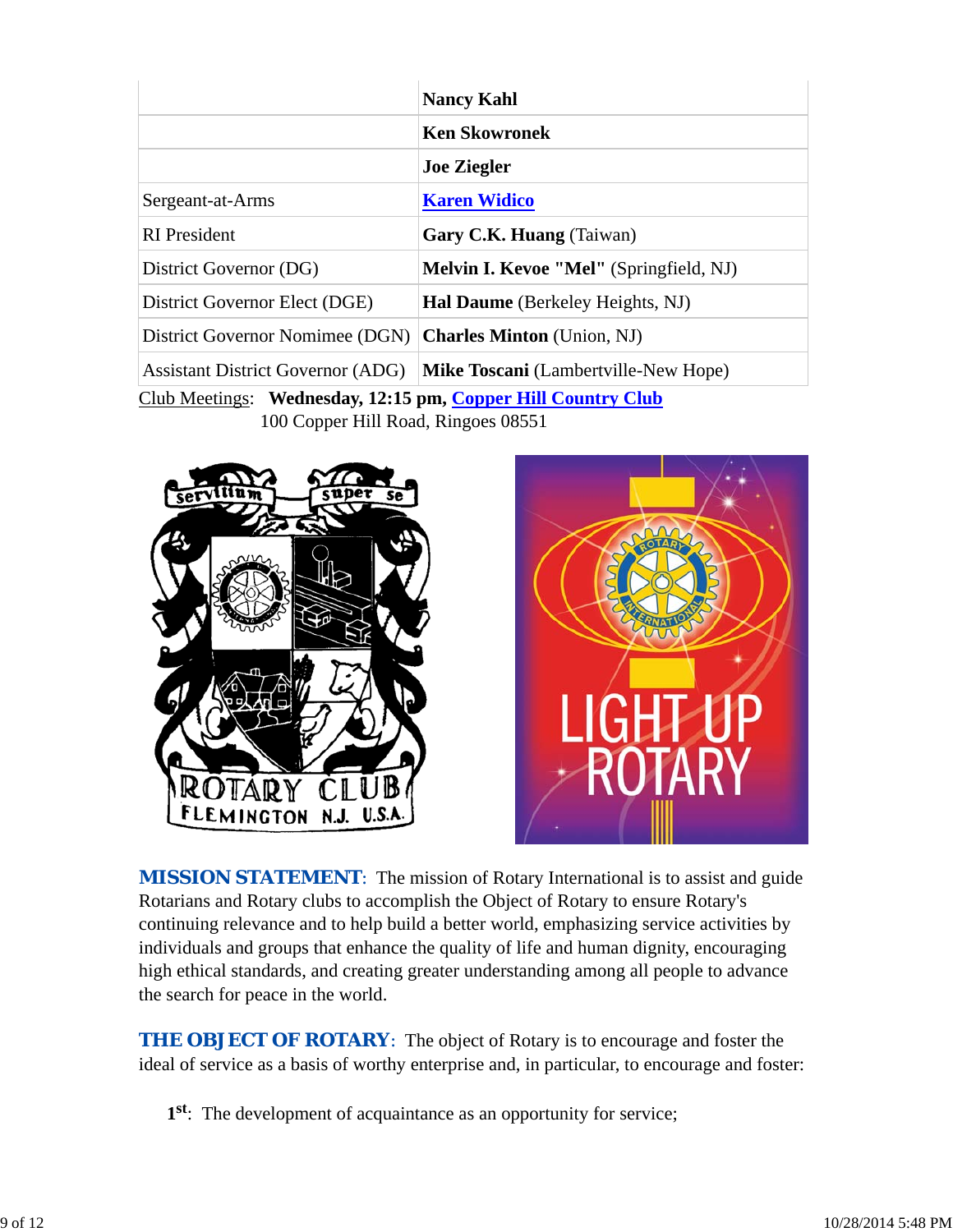**2nd**: High ethical standards in business and professions, the recognition of the worthiness of all useful occupations, and the dignifying of each Rotarian's occupation as an opportunity to serve society;

**3rd**: The application of the ideal of service in each Rotarian's personal, business and community life;

**4th**: The advancement of international understanding, goodwill, and peace through a world fellowship of business and professional persons united in the ideal of service.

#### **THE 4-WAY TEST:** "Of the things we think, say or do:

**1st**: Is it the Truth?

- 2<sup>nd</sup>: Is it Fair to all concerned?
- **3rd**: Will it build goodwill and better friendships?
- **4th**: Will it be beneficial to all concerned?"

#### *ROTARY's AVENUE'S OF SERVICE*:

**1)** Through **Club Service**, we have fun, build lasting friendships, and make sure that our club runs well.

**2)** Through **Vocational Service**, we volunteer our professional skills to serve others and promote integrity in everything we do.

**3)** Through **Community Service**, we address local needs and work with our community to bring lasting improvements.

**4)** Through **International Service**, we meet humanitarian needs around the globe and promote world understanding and peace.

**5)** Through **Youth Service**, we work with young people to help them become the next generation of leaders, visionaries, and peacemakers.

# **2014-2015 CLUB MEMBER ROSTER Rotary Club of Flemington, NJ**

Current Number of Members: 46

| <b>Rotarian</b>              | <b>Member Since</b> | <b>Classification</b>                    |
|------------------------------|---------------------|------------------------------------------|
| Black, Bruce B.              | 2007                | <b>Health and Fitness</b>                |
| Bohler, Herbert C. (Herb)    | 1977                | <b>Specialty Advertising</b>             |
| Chittenden, Robert L. (Bob)  | 2003                | M.E.F.P. Consulting Engineering          |
| Clark, Arthur L. (Sandy)     | 1987                | Printing                                 |
| Copeland, Harrie E. III      | 1976                | Auctioneering/Banking                    |
| Davidson, James G. (Jim)     | 2002                | <b>Rubber Products</b>                   |
| <b>Erskine, John</b>         | 2014                | <b>Youth Development</b>                 |
| Ferrari, Frederick J. (Fred) | 1964                | Orthodontia                              |
| Fisher, Charles H. (Charlie) | 1961                | <b>Funeral Services</b>                  |
| Fisher, Thomas H. (Tom)      | 2012                | <b>Property &amp; Casualty Insurance</b> |
| Harrison, Jeffrey (Jeff)     | 1996                | Psychotherapy                            |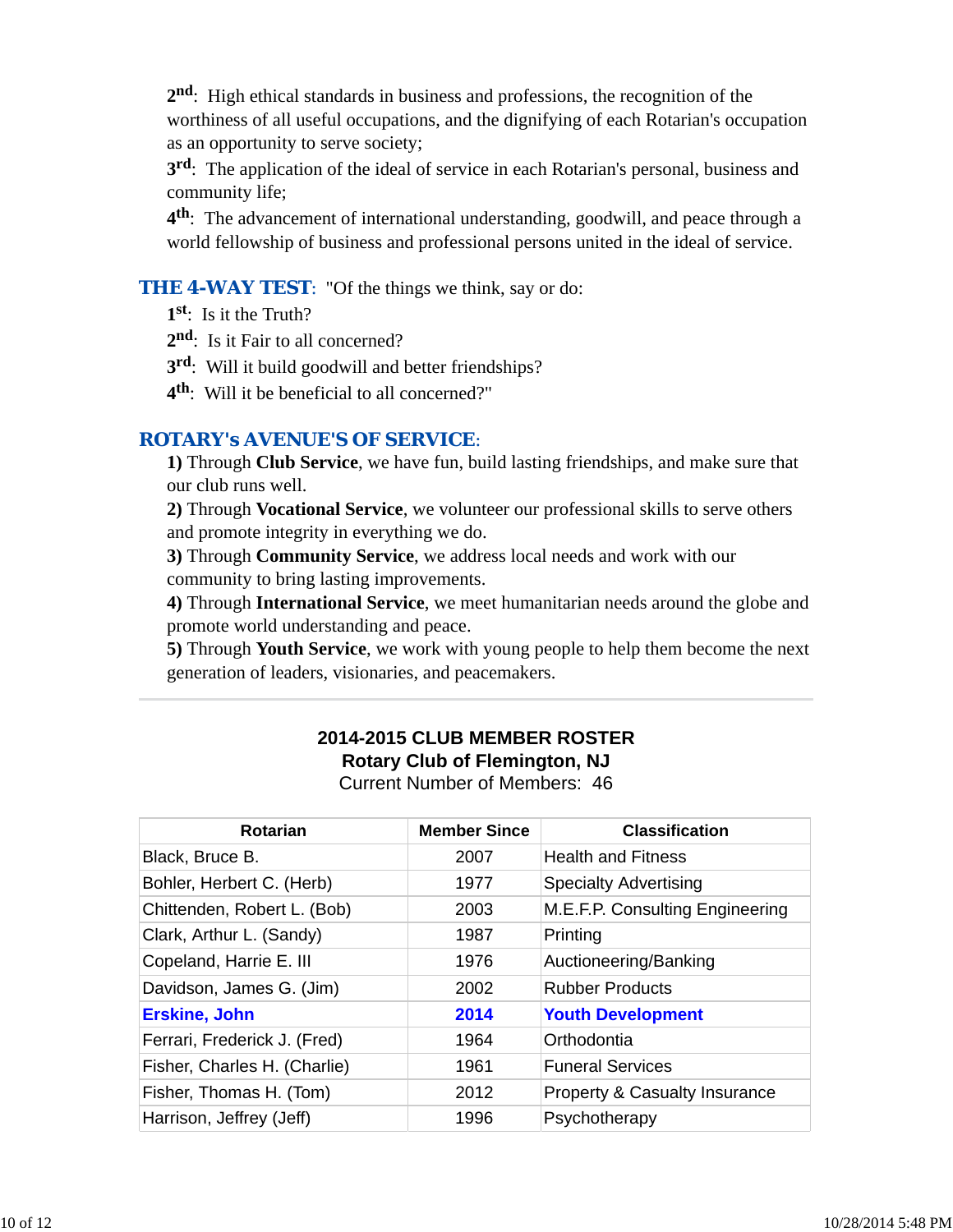| Hennessy, Jr., Richard (Rich)      | 2010 | <b>Financial Advisor</b>       |
|------------------------------------|------|--------------------------------|
| Hyman, Lynn                        | 2010 | <b>Retail Banking</b>          |
| Kahl, Nancy                        | 2012 | Massage Therapy                |
| Kamnitsis, Christopher P. (Chris)  | 2001 | <b>Financial Planning</b>      |
| Kavanagh, Michele                  | 2013 | <b>Community Banking</b>       |
| Liebross, Ira                      | 1997 | <b>Family Medicine</b>         |
| Loew, Darren                       | 2002 | Orthodontics                   |
| Martin, Teresa (Terry)             | 1993 | Solid Waste/Recycling          |
| Mazujian, Harry                    | 2004 | Clergy                         |
| McWilliams, Nancy                  | 1992 | Psychotherapy                  |
| Metz, Kim                          | 2007 | <b>Technical Education</b>     |
| Muller, George D.                  | 1964 | <b>Cut Glass Manufacturing</b> |
| Nastasi, William (Bill)            | 1996 | <b>General Contracting</b>     |
| Newland, Robert D. (Bob)           | 1998 | Insurance                      |
| Ownes, Terry M.                    | 1987 | <b>Floor Covering</b>          |
| Phelan, Christopher J. (Chris)     | 2009 | <b>Chamber Of Commerce</b>     |
| Randolph, R. Wayne                 | 1982 | <b>Veterinary Medicine</b>     |
| Reinbacher, Otto A.                | 1997 | Clergy                         |
| Rogow, Stephen S. (Steve)          | 1973 | <b>Orthodontics</b>            |
| Schaible, R. Michael (Mick)        | 1998 | <b>Appraisal Services</b>      |
| Skowronek, Kenneth J. (Ken)        | 1994 | <b>Family Law</b>              |
| Sollner, Richard F. (Dick)         | 1962 | Air Transportation             |
| <b>Steffner, Christina (Chris)</b> | 2014 | <b>Education</b>               |
| Stothoff, Richard H. (Dick)        | 1966 | Sanitary Engineering           |
| Stout, Deborah (Debbie)            | 2013 | <b>Retail Banking</b>          |
| Thatcher, Thomas P. (Tom)          | 2006 | Professional Planning          |
| Weinstein, Theodore H. (Ted)       | 1994 | <b>Pulmonary Medicine</b>      |
| Widico, Karen A.                   | 1997 | <b>Public Health Services</b>  |
| Williams, Gwen                     | 1991 | Purchasing/Manufacturing       |
| Wise, Robert (Bob)                 | 1992 | <b>Hospital Administration</b> |
| Woske, Harry                       | 1977 | Cardiology                     |
| Wright, Daniel J. (D.J.)           | 2003 | <b>Funeral Services</b>        |
| Zanetti, Edward G. (Ed)            | 1971 | Plumbing & Heating             |
| Ziegler, Joseph E. (Joe)           | 1988 | <b>Investment Advisor</b>      |
| Zullo, John J. (Johnnie)           | 1987 | <b>Chemical Engineering</b>    |